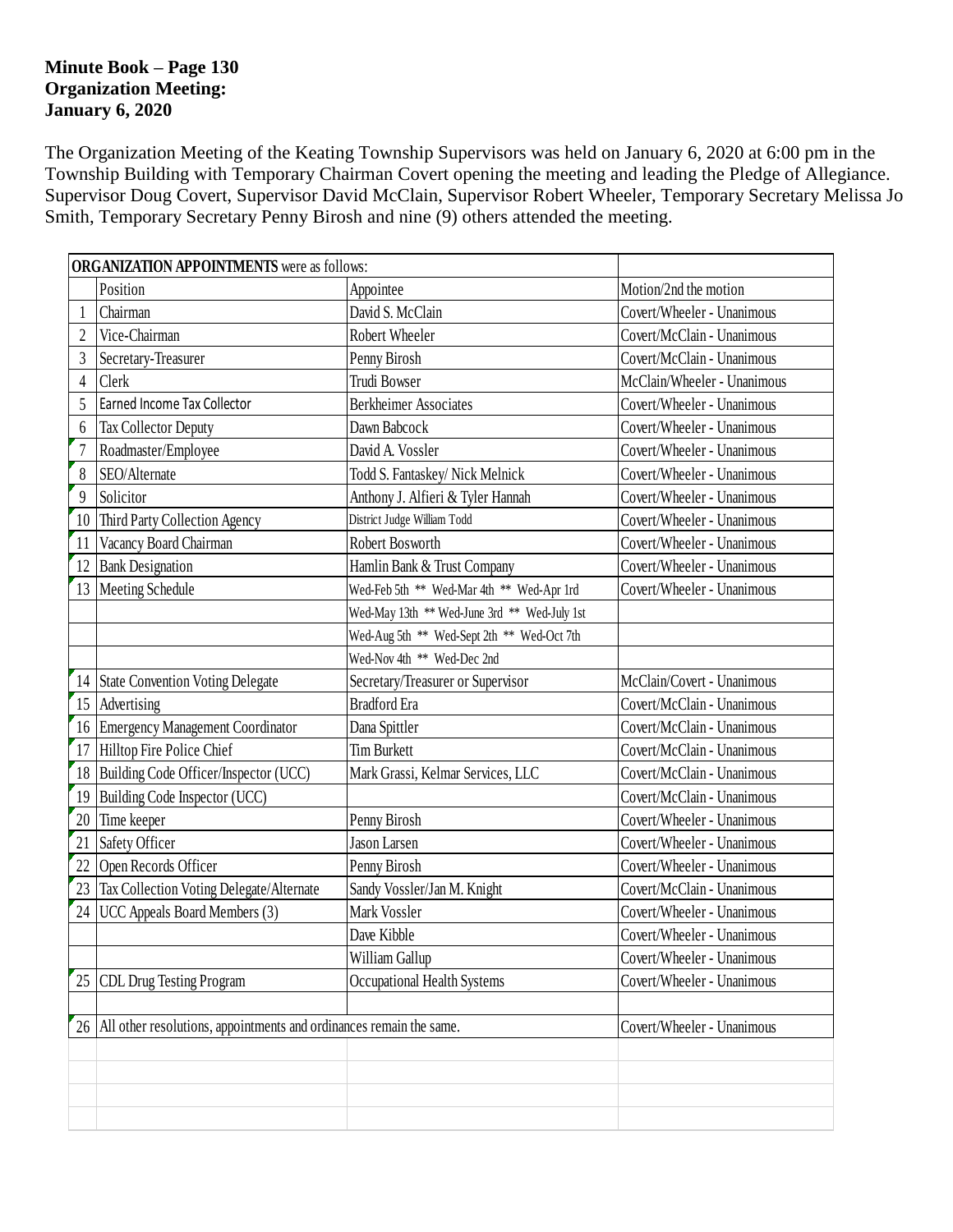## **Minute Book – Page 131 Monthly Meeting January 6, 2020**

The Minutes of December 4, 2019 meeting were unanimously approved by motion of Supervisor McClain/2<sup>nd</sup> Wheeler.

|                        | <b>GENERAL FUND</b> | <b>STATE AID</b> | <b>SEWER</b>    | Period of           |                  | 12/1/19 to 12/31/19 |
|------------------------|---------------------|------------------|-----------------|---------------------|------------------|---------------------|
| Petty Cash             | 304.50              |                  | 352.49          | <b>General Fund</b> | Receipts         | 28,867.71<br>Ş      |
| Hamlin-Checking        | 112,629.13          | 1,141.60         | 18,207.45       |                     | Expenses         | 44,693.60<br>Ś.     |
| PLIGT-Savings          | 585,320.78          | 154,738.76       | 570,716.84      |                     | Interest Incom   | 1,334.41            |
| Hamlin-MM              | 1,972.23            |                  |                 |                     | Checks No.       | 8439-8468           |
| Hamlin - Impact        | 94,204.02           |                  |                 | State Aid           | Receipts         |                     |
| Hamlin - Road Bond     | 107,425.25          |                  |                 |                     | Expenses         | 9,117.90<br>Ś       |
| JVB-CD                 |                     |                  | 48,367.60       |                     | Interest Incom S | 202.38              |
| NWS-Checking           |                     |                  | 13,428.20       |                     | Checks No.       | 3185-3186           |
|                        | Ś<br>901,855.91     | 155,880.36<br>Ś  | 651,072.58<br>S | Sewer               | Receipts         | 25.671.98           |
|                        |                     |                  |                 |                     | Expenses         | 28,469.25           |
| <b>UNPAID EXPENSES</b> | Ś<br>91,790.37      | 599.98           | 7,012.43<br>Ŝ   |                     | Interest Incom   | 838.93              |
| <b>PAID EXPENSES</b>   | <b>NONE</b>         | <b>NONE</b>      | <b>NONE</b>     |                     | Check No.        | 3118-3134           |

**TREASURER'S REPORT** showed the following bank balances:

A motion was made by Supervisor Covert/2<sup>nd</sup> Wheeler, to accept the Treasurer's Report, pending audit. Motion carried unanimously. By motion of Supervisor Covert/ $2<sup>nd</sup>$  Wheeler, it was unanimously agreed to pay the bills as listed on the Expense Report for a total of \$99,402.78, including Sewer Expenses of \$7,012.43.

**PUBLIC HEARD:** Mr. John Stratton voiced concerns about East Valley Road conditions.

**BIDS:** None

## **COMMUNICATIONS:**

- 1) The Supervisors tabled discussion concerning the  $98<sup>th</sup>$  PSATS Educational Conference & Trade Show that is being held May  $3 - 6$ , 2020 in Hershey.
- 2) The PSATS news bulletin was received, Supervisor McClain noted that the 2020 IRS mileage rate remains at 58 cents per mile. 2020 Bidding Limits: Minimum purchase amount that requires advertisement for bids increased from \$20,600 to \$21,000 for 2020. In addition, the minimum purchase amount for the telephone quotes increased from \$11,100 to \$11,300 for 2020.
- 3) Township received the PSATS News Bulletin for November and December.
- 4) Township received Hamlin Library December report.
- 5) Supervisor McClain noted that a volunteer to collect Census 2020 data is still needed.

# **OLD BUSINESS:**

- 1) Supervisor McClain went over the Phase III Update indicating that the only new update is that clearances for the right of ways through the Honeywell property have been obtained.
- 2) A motion was made by Supervisor Covert/ $2<sup>nd</sup>$  Wheeler, to pay Requisition 50 in the amount of \$22,386.32. Motion carried unanimously
- 3) A motion was made by Supervisor McClain/2<sup>nd</sup> Wheeler to settle the Verizon damages claim on Bordell Road in the amount of \$18,757.34. Motion carried unanimously.
- 4) A motion was made by Supervisor McClain/2<sup>nd</sup> Wheeler to accept FirstEnergy's offer of \$500,000.00 for the road damages along East Valley Road and Bordell Road. Motion carried unanimously.